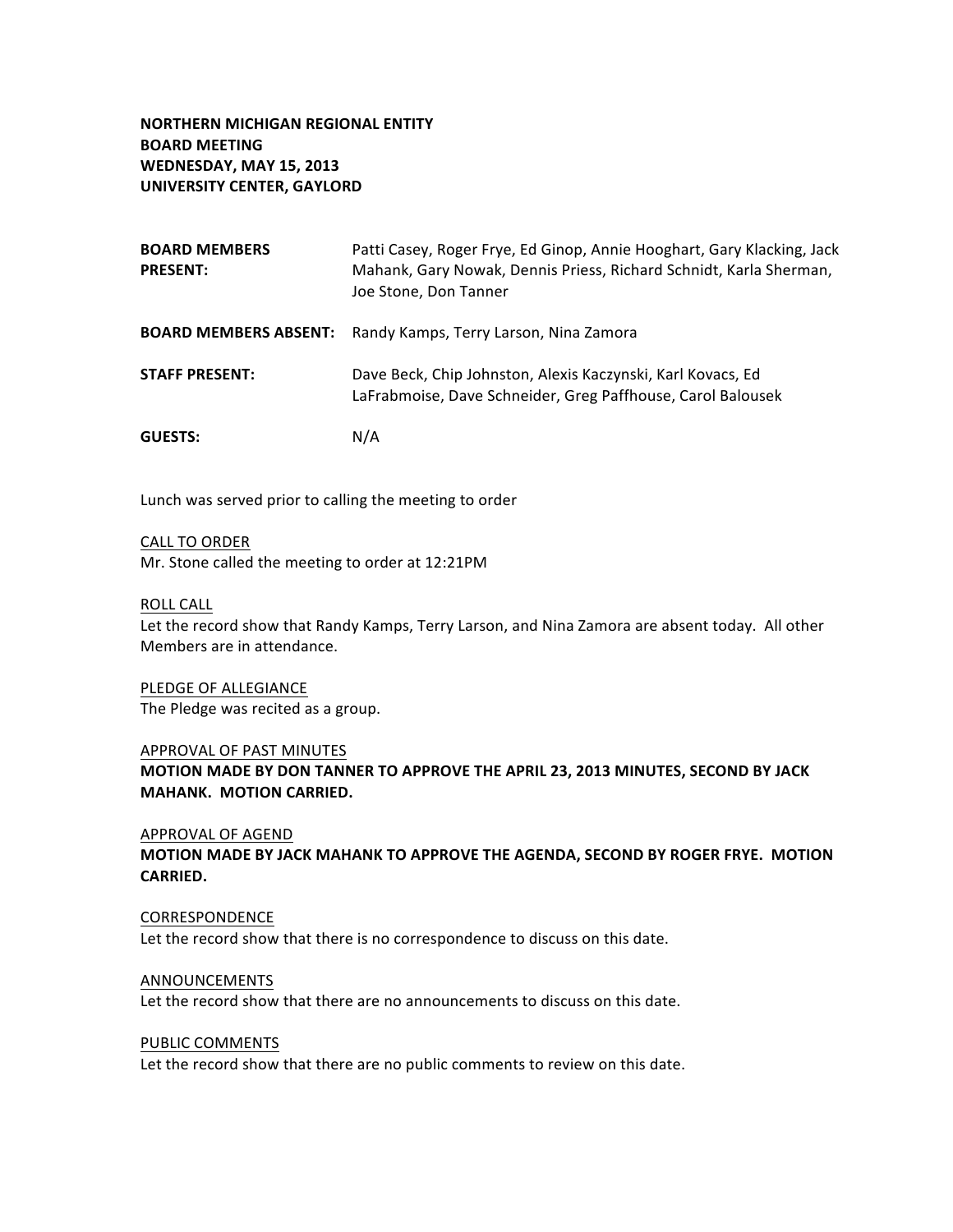## REPORTS

### a. AFP UPDATE

Mr. Kovacs stated work groups have been meeting to address issues that were incomplete at the time of the April 1 submission but due to the Department by July 1, 2013. Two items relate to management functions 1) general management; 2) policies and procedures requested for financial management. Several areas related to the public policy issues also needed further research in order to provide a response, such as: Olmstead, regional crisis response capacity, and health & welfare. Work groups made up of staff throughout the five Boards have met and have begun drafting the response. The intent is to have plans for the Board to review in June.

Mr. Schneider spoke about the Olmstead Policy Initiative to provide consumers with a choice of community activities and living arrangements. One workgroup is looking at the issue of bringing individuals living out of the area back to the region. The workgroup is in the process of drafting a plan and will continue to meet to address how to build the capacity to meet the individuals' needs locally. A second group has been formed to address alternatives to segregated day program. (North Country and Northern Lakes are the only Boards that currently have segregated programs.)

Mr. Schneider noted that the area to address a Recovery Oriented System of Care is not due to the Department until after July 1, 2013 so it will not be a priority until those deadlines are met.

Mr. Stone asked whether the workgroups seem to be on track for meeting the deadlines. Mr. Schneider responded affirmatively.

# b. SUBSTANCE ABUSE UPDATE

Mr. Schneider signed the Assurances Document on behalf of the PIHP. Mr. Schneider and Mr. Kovacs will be scheduling a meeting with Sue Winter as soon as schedules allow. Full integration is required by October 1, 2014. A transition phase is likely. A workgroup of the Board, to facilitate transition planning in the local communities, has been suggested. Mr. Schneider further stated that the PIHP must have a Substance Abuse Advisory Board per the Poleski Bills.

#### c. CHAIRMAN'S REPORT

The Chairman's report was supplied in the packet for the meeting and was not discussed further. 

### d. OPERATIONS COMMITTEE REPORT/CEO HIRING UPDATE

The NMRE Operations Committee met on Friday, May 10, 2013. The CEO position has been advertised in newspapers, Careerbuilder.com, the Board Association, and at the Member Boards. Six resumes have been received to date. Of the six, one seems clearly underqualified. The Executive Committee gave the Operations Committee the authority to "score" the candidates based on a list of the required criteria. The Operations Committee will pass information along to the Executive Committee. A scoring sheet will be utilized. A list of suggested interview questions, and questions that may not be asked is being compiled. Ms. Sherman asked about timeline. Mr. LaFramboise stated that the end of May is the likely cutoff. The June Operations Committee meeting has been scheduled for Friday, June  $14^{th}$ . A lengthy hiring process is not expected.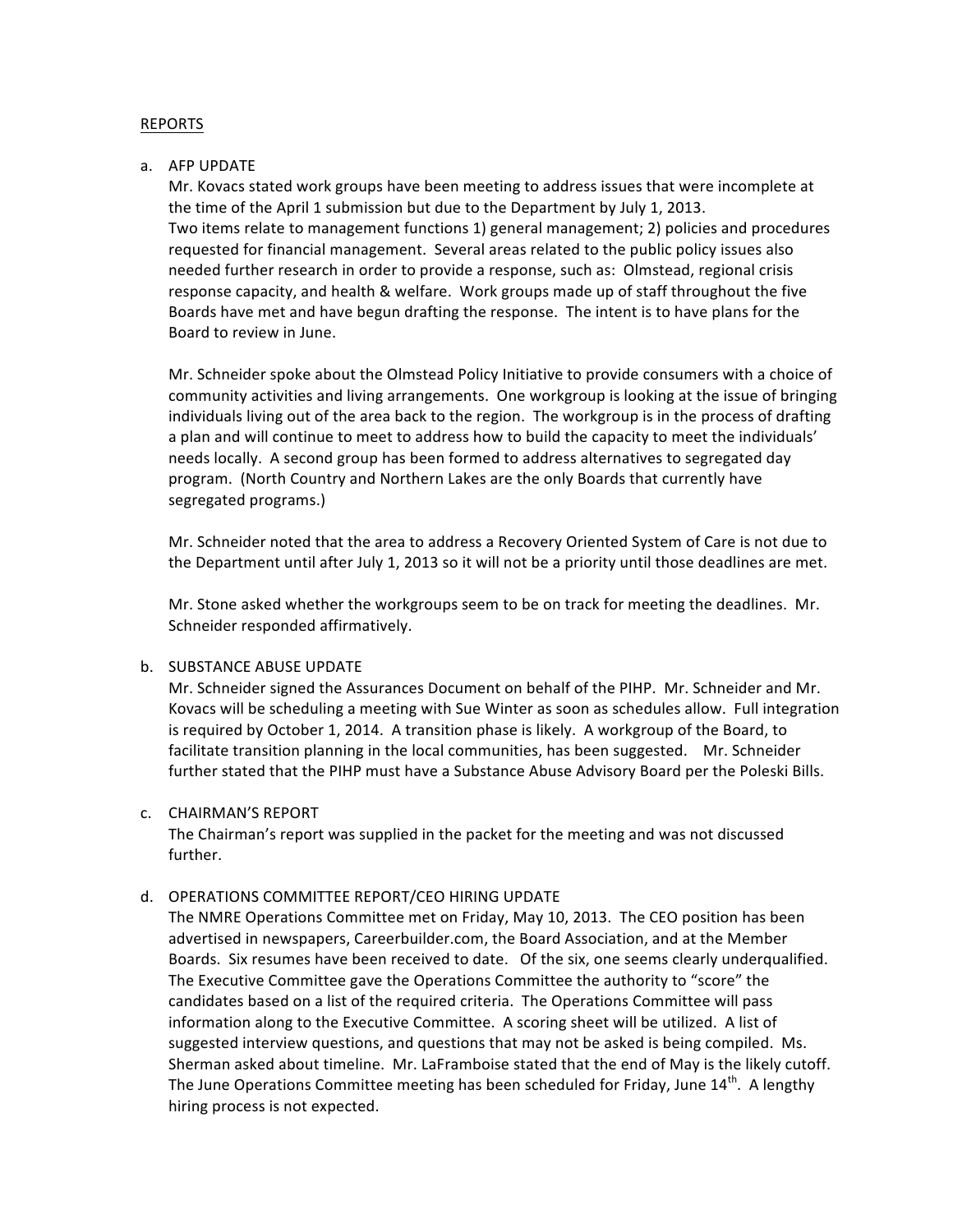# e. WORK GROUP UPDATE

The Executive Committee made the decision to forego "committees" on behalf of work group to address tasks as they arise.

# OLD BUSINESS

Let the record show that there is no old business to review on this date.

# NEW BUSINESS/NEW POLICIES

a. POLICY APPROVAL

Mr. Stone asked whether any of the policies require review by legal council. Mr. Schneider responded that is not necessary as they have already been in place.

- Advance Directives This is shaped directly from the guidelines established by the State. It covers what is required by Law. **MOTION MADE BY DENNIS PRIESS TO APPROVE, SECOND BY GARY KLACKING. MOTION**
- **CARRIED.**  • Coordination of Care – This was not based on a state document but was adapted from the Northern Affiliation Policy. It will be obsolete within months as the standards are revised. **MOTION MADE BY GARY NOWAK TO APPROVE, SECOND BY ROGER FRYE. MOTION CARRIED.**
- **•** Person-Centered Planning This is based on the MDCH/PIHP contract attachment. Language was added as a direct response to AFP specifications.
- **MOTION MADE BY ROGER FRYE TO APPROVE, SECOND BY DON TANNER. MOTION CARRIED.**
- Grievance and Appeal Protocol and Guidelines This is based on the contract attachment. **MOTION MADE BY KARLA SHERMAN TO APPROVE, SECOND BY DENNIS PRIESS. MOTION CARRIED.**
- *Jail Diversion Policy* This was tailored after the jail diversion portion of the contract attachment. This area is fully delegated to the CMHSPs. **MOTION MADE BY JACK MAHANK TO APPROVE, SECOND BY GARY NOWAK. MOTION CARRIED.**
- Self-Determination This was tailored after the Contract Attachment. Currently only one adult with mental illness has a self-determined arrangement. The AFP is pushing for this area to be enhanced.

**MOTION MADE BY PATTI CASEY TO APPROVE, SECOND BY GARY NOWAK. MOTION CARRIED.** 

b. BOARD POLICY ASSIGNMENT

The Executive Committee charged the Operations Committee to draft the Board Policy. A workgroup will be established to review and revise as needed. Mr. Stone suggested the workgroup meet prior to the next Board meeting. The member ship of the work group was **defined as: Patti Casey, Karla Sherman, Richard Schmidt, Gary Nowak, and Jack Mahank.**

# c. SUD TRANSITION TASK FORCE

This will be established to include Board and staff members. Note: This is not the Advisory Board identified by the Poleski bills but is intended to assist in relationship building. The Board **membership will consist of: Dennis Priess, Roger Frye, Gary Klacking, Richard Schmidt, Randy Kamps.**